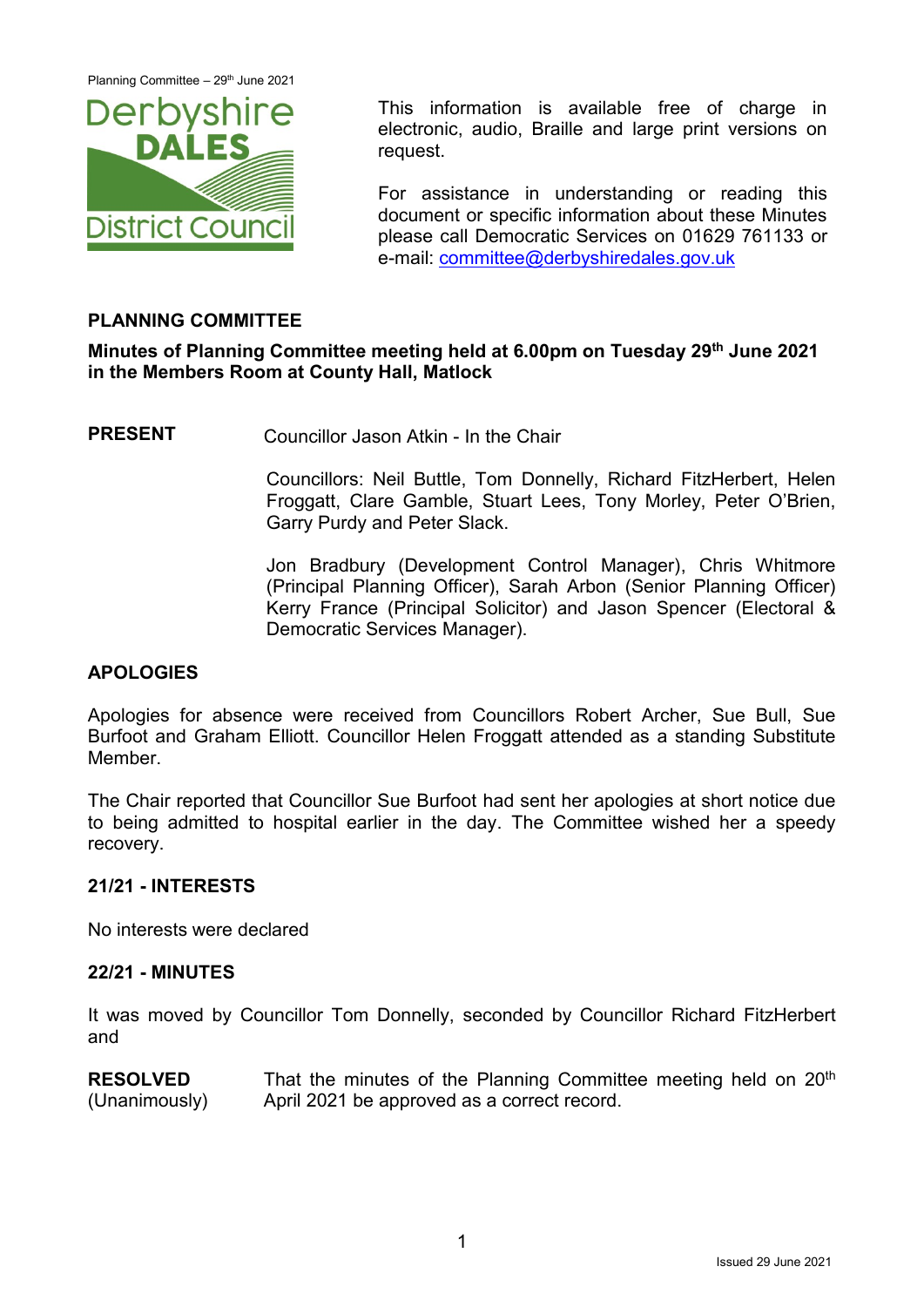### **23/21 – VARIATION IN ORDER OF BUSINESS**

The Chair advised the Committee that, as there were a number of people waiting to speak on item 5.6, this item would be considered first.

### **24/21 - APPLICATION NO. 21/00201/FUL (Presentation) 5.6 Change of use of former band hall to storage facility (B8 Use). Former Band Hall, Jackson Road, Matlock**

The Committee visited the site prior to the meeting to allow Members to assess the proposed development in its context. The Senior Planning Officer introduced the application. A presentation showing details of the application and photographs of the site and surroundings had been circulated in advance of the meeting.

In accordance with the procedure for public participation, Councillor Margaret Elsworth (Matlock Town Council), Ms Samantha Stocks, Mrs Jacqueline Cass and Mr Taylor (Local Residents) spoke against the application. As they were following Government advice to isolate Ms Lisa Hensby and Mr Dean Botham were unable to make their representation in person. In their absence their statements against the application were read out by the Council's Electoral & Democratic Services Manager. James Probert (Applicant) and Roy Bradbury (Agent) spoke in support of the application.

In line with the Council's procedure for direct public participation, representations received from the public, in accordance with the criteria set out in the agenda, were published on the District Council website together with Officer responses and are set out below:

1. THE FOLLOWING COMMENTS HAVE BEEN RECEIVED FROM THE COUNTY HIGHWAY AUTHORITY WHICH MEMBERS ARE ADVISED TO NOTE:

Regarding the amended plans, it is considered that, what appear to be slight amendments to the boundary walls and railings, will not be detrimental to the function of the site access onto Jackson Road, hence there are no highway objections to this element of the application.

We have received communications from a local resident who has raised their concerns about the size and type of vehicle(s) which are currently accessing the site, with these vehicles being considerably larger than the type and size of vehicles stated in the application and supporting information. Clearly the concern is that if this is occurring now and if consent is granted, the applicant will continue to bring large HGVs to the site over and above the much smaller vehicles stated in the application. As with all applications the Highway Authority have assessed the potential impact of the development based on the information submitted.

Mr Cass has made the following comments:

The highways report was written prior to the amended plans. Highways should be reconsulted. The double doors open out onto the designated parking area.

DWT has previously reported the huts ability to support bats. An ecologist needs to report on how the development could affect any present. Slow worms are known in the area. The report by Whitcher Wildlife for the flats has expired. I would suggest DWT at least needs consulting.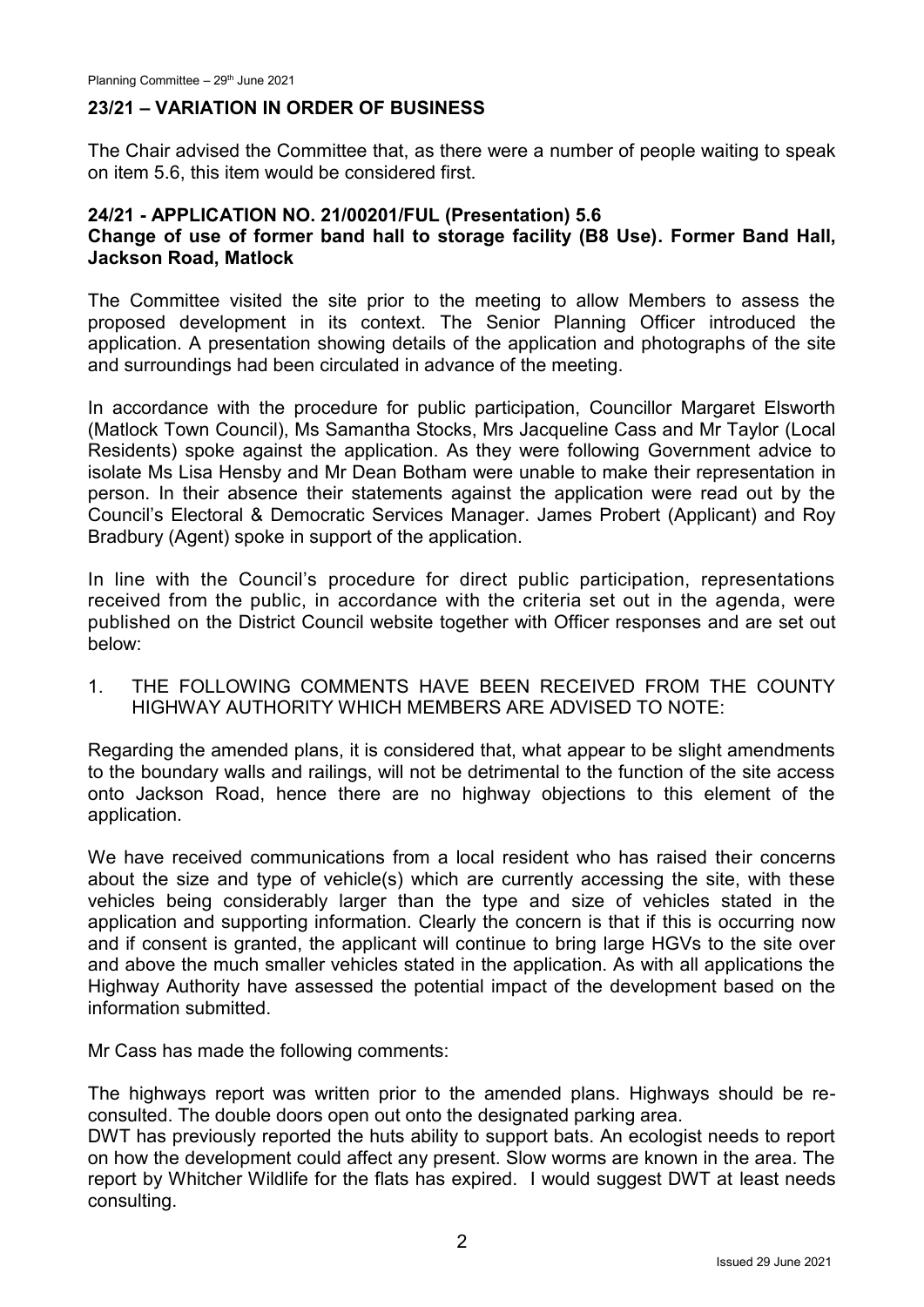### Mr Ron Wood made the following comments:

As a resident for many years living on Jackson Road, and whose property overlooks the Band Hall I feel I must complain to the Change of Use to a Storage Facility. My first concern is the condition of the building. This is due to the lack of repair and maintenance. Not only by the present owners but from previous owners in the past. On many occasions I have tried to improve the appearance of the grounds around the building, for example over the last two weeks removed weeds and rubbish as it was such a disgrace and reflecting on the appearance of my property.

My second concern is the possibility of heavy delivery vehicles attending the building throughout the day. This could be a serious problem as the hall is situated in a residential area with very little or no parking available. I would also like to point out this area of Jackson Road is situated in the Bank Road Conservation Area.

A further letter dated the 20th June from Mr Robert Morton has been received and is summarised below:

I am concerned that your officers have not taken due regard to reports I have written concerning the above building, which is recommended for change of use to a storage depot, with conditions relating to this usage. I am fairly sure that this usage will not result in imminent collapse of the building, but I am concerned that the efficacy of the building and its associated retaining walls has been 'established' by way of opinions of various people, not necessarily experienced in the problems associated with this particular location and building.

It has to be borne in mind that the current building came into being after the cottages occupying the site were demolished as they were in a state of collapse – due to ground movement. Matlock Bank is a highly complex slope, comprising multi- and various components, including shales, mudstone, water and various other engineering materials which are difficult to predict in their reaction to load. There are signs of movement in the walls supporting the building, and I am somewhat surprised that the onus has not been put on the developer to prove the building is competent and safe to assume its new duties, before the conversion takes place. I note the comment in the notes surrounding the application that the occupants will check the condition of the building periodically. I do not think this is quite good enough – I believe the building must be demonstrated to be stable by excavation to determine the actual construction of the walls etc to ensure there is something to stabilize before its new use is ratified, and that annual inspections are carried out by suitable experienced engineers, and such reports made available to local authority engineers who understand the results of the surveys.

I first surveyed this slope some 40 years ago whilst working as an engineering assistant with DCC; working in private practice since 1978 in the Derbyshire Dales I have found nothing that convinces me that ground on slopes which have previously failed will accept more load without some sort of remediation work to increase factors of safety of the parameters governing stability. I first surveyed this building in 2007, and the faults present in the building were detected then and concluded to need some money spent to make good the defects; these defects – cracking patterns indicative of ground movement – have not noticeably worsened, neither have they got any better. They still need repair, so that the building works as it was intended to.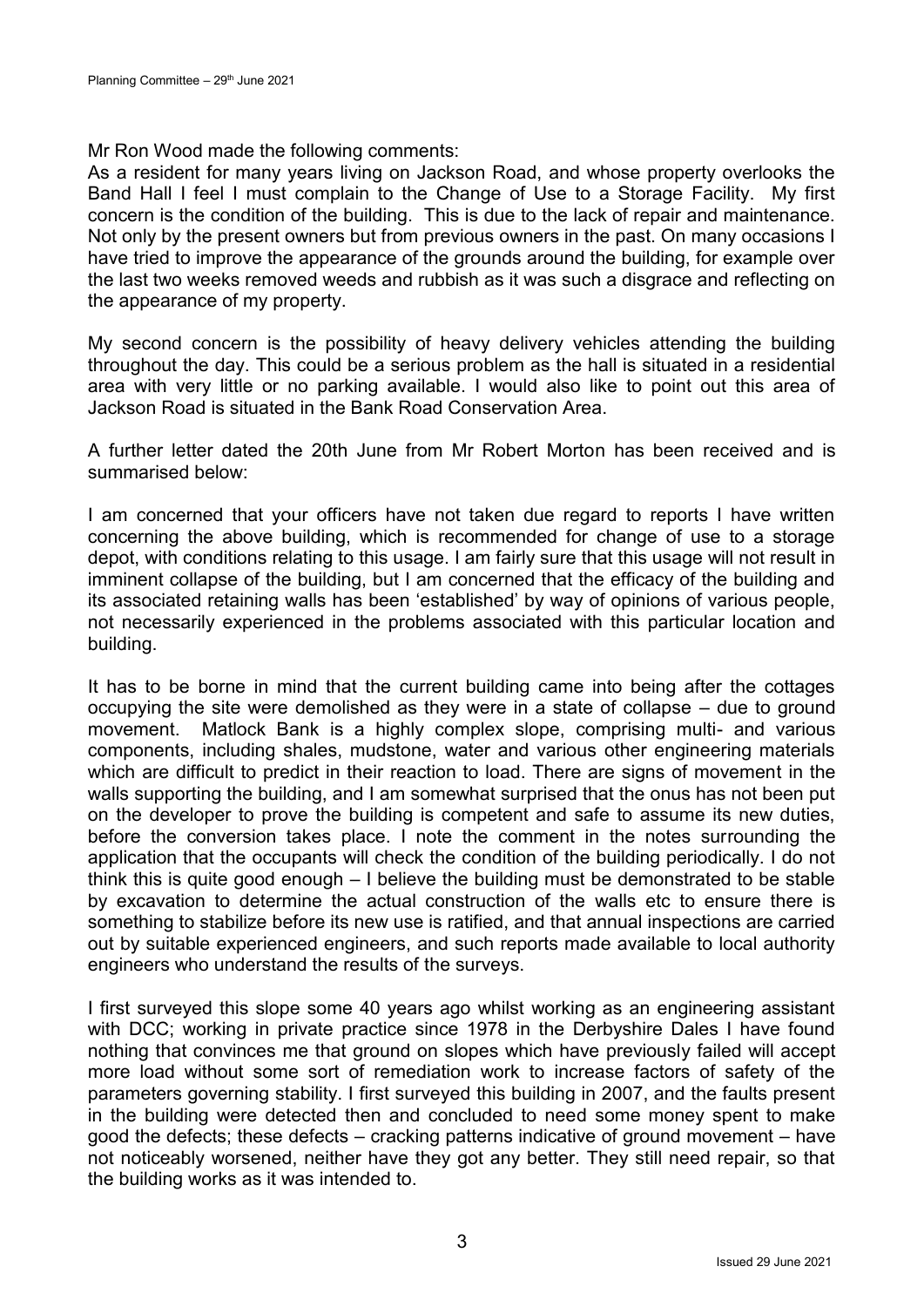I cannot see a good reason why the developers should be excused the task of proving stability by exploration, not opinion, of the project and its surrounds before work is commenced to change its use. The site is in the midst of a residential area with a public footpath below it.

#### Response:

The Technical Note by the Highways Consultants are based on cars and 3.5T vans with swept path analysis indicating how they can turn.

The combination of the Structural Report and investigation by Building Regulations is considered sufficient for the purposes of this change of use application.

Further consultation responses were set out in section 5 of the report.

It was moved by Councillor Garry Purdy, seconded by Councillor Tom Donnelly and

**RESOLVED** That planning permission be granted subject to the conditions set out in the report and the following additional condition:

> "Elevation drawings and the colour of the railings shown on plan 3087 Rev B shall be submitted to, and approved in writing by, the Local Planning Authority prior to installation. The railings shall then be installed in accordance with the approved details within 3 months of the date of this permission and so retained.

#### Reason:

To protect the external appearance of the building and preserve the character of the area in accordance with PD2 of the Adopted Derbyshire Dales Local Plan 2017."

**Voting:**

| For               |   |
|-------------------|---|
| <b>Against</b>    | 2 |
| <b>Abstention</b> |   |

The Chairman declared the motion CARRIED.

### **25/21 - APPLICATION NO. 20/00893/FUL 5.1**

### **Erection of 10 no. dwellings with associated access, car parking, re-grading of site levels and retaining works at Rosarium, Clifton Road, Ashbourne, DE6 1DT.**

The Principal Planning Officer introduced the application. A presentation had been circulated in advance showing details of the application and photographs of the site and surroundings. It was confirmed that amended plans had been received.

Consultation responses were set out in section 5 of the report.

It was moved by Councillor Richard FitzHerbert, seconded by Councillor Tom Donnelly and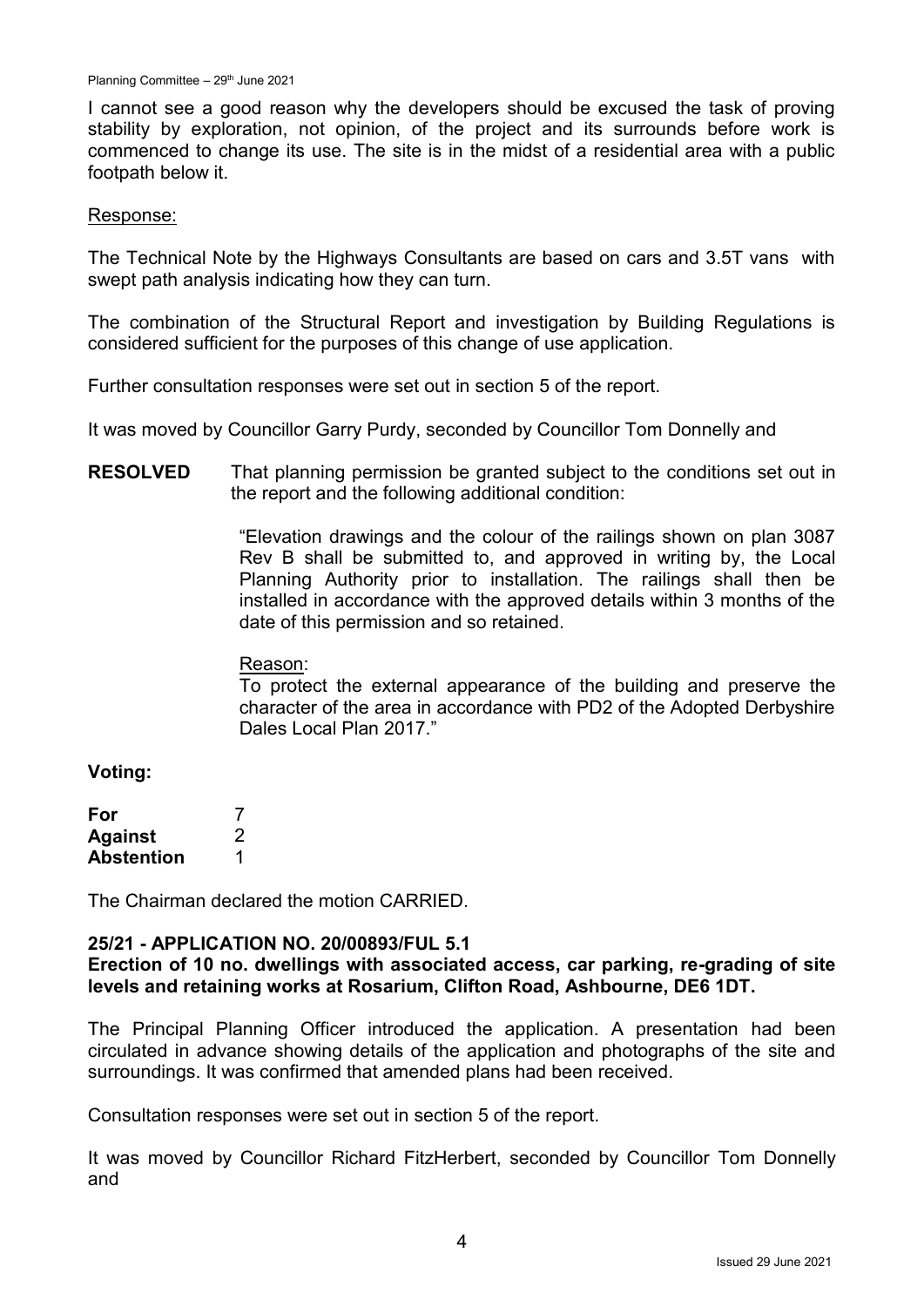- **RESOLVED** 1. That authority be delegated to the Development Manager to grant planning permission subject to conditions set out in the report and the applicant entering into a S106 planning obligation agreement to secure a financial contribution towards education facilities and tying the wider landholding requiring any further residential units (in addition to the 10 no. dwelling proposed) to comprise at least 30% of the overall total residential units to be 'affordable residential units' or an off-site contribution if the land is developed:
	- 2. That a footnote be added to the permission encouraging the application to take into account the environmental issues raised by the Committee.

**Voting:**

| For               | 8 |
|-------------------|---|
| <b>Against</b>    | 2 |
| <b>Abstention</b> | O |

The Chairman declared the motion CARRIED.

### **26/21 - APPLICATION NO. 20/01189/FUL (Presentation) 5.2**

**Hybrid planning application comprising of a full planning application for the demolition of existing buildings and erection of a care home (Use Class C2) with associated parking, access and landscaping and an outline planning application for the erection of up to 9no. dwellinghouses with approval being sought for access at Leys Farm, Wyaston Road, Ashbourne, DE6 1NB**

The Committee visited the site prior to the meeting to allow Members to assess the proposed development in its context. The Principal Planning Officer introduced the application. A presentation had been circulated in advance showing details of the application and photographs of the site and surroundings.

In accordance with the procedure for public participation, Mr Max Jeffry and Ms Sharron Magowan (Local Residents) spoke against the application. Mr Duncan Ford (Applicant) spoke in favour of the application.

In line with the Council's procedure for direct public participation, representations received from the public, in accordance with the criteria set out in the agenda, were published on the District Council website together with Officer responses and are set out below:

## **1. THE FOLLOWING COMMENTS AND DOCUMENTS HAVE BEEN RECEIVED APPLICANT'S AGENT:**

A short note has been prepared for the attention of all Committee Members, on behalf of Perseus Land and Developments Ltd, in relation to their application at Leys Farm, Ashbourne for a care home and 9 dwellings (Ref. 20/01189/FUL) which sets out the planning benefits related to the application.

In a separate submission a plan has been prepared which sets out the distances from existing properties to the proposed development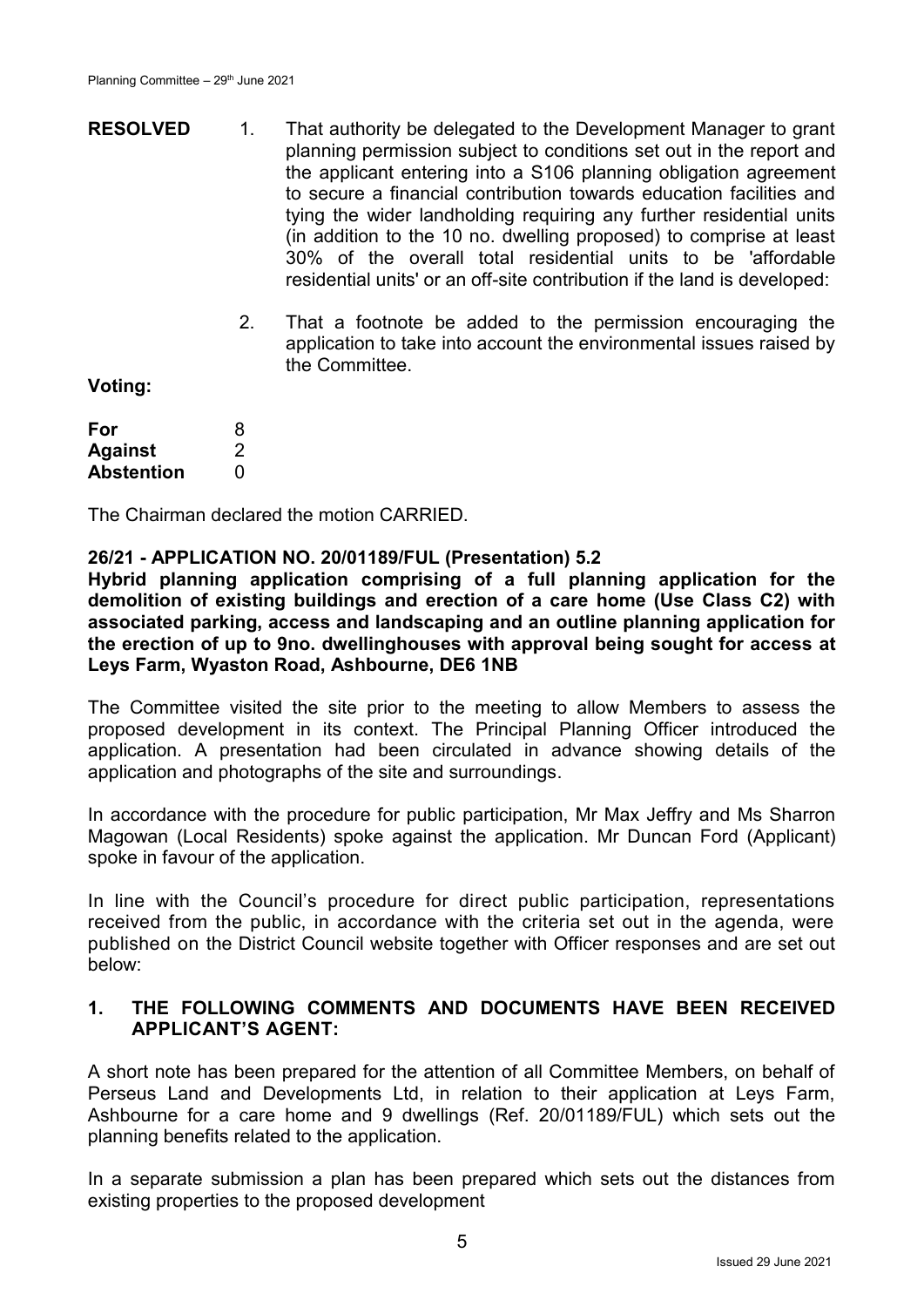### **RESPONSE:**

Officers advise that members note the comments and draw their attention to the attached plan setting out the distances from the development to existing dwellings.

Further consultation responses were set out in section 5 of the report.

It was moved by Councillor Peter Slack, seconded by Councillor Stuart Lees and

**RESOLVED** That planning permission be refused for the following reasons:

> 1. The proposed development, by reason of its siting, size and scale would introduce an incongruous form of development on this visually prominent site that does not respect the character, identity and context of this part of the settlement. As such it would represent an intrusive and uncharacteristic form of development, contrary to policies S1, S2, S4, S8, PD1, PD2, PD5, HC1 and HC11 of Adopted Derbyshire Dales Local Plan (2017) and Policy DES1 of the Ashbourne Neighbourhood Plan (2021) and the guidance contained with the National Planning Policy Framework (2019).

> 2. The proposed development by reason of its site, scale and elevated position would have an overbearing impact on immediate neighbours and would afford direct views into the front and rear gardens of neighbouring properties resulting in a significant loss of amenity and privacy, contrary to the aims of Policies S4 and PD1 of the Adopted Derbyshire Dales Local Plan (2017) and the guidance contained with the National Planning Policy Framework (2019).

### **Voting:**

| For               | 9 |
|-------------------|---|
| <b>Against</b>    |   |
| <b>Abstention</b> | O |

The Chairman declared the motion CARRIED.

### **27/21 - APPLICATION NO. 20/01264/OUT (Presentation) 5.3**

### **Outline Application for the erection of 1 no. dwelling house and a stone mason's workshop and associated removal of existing buildings on site. Land adjacent Ash Cottage, Bradbourne Lane, Brassington**

The Committee visited the site prior to the meeting to allow Members to assess the proposed development in its context. The Principal Planning Officer introduced the application. A presentation had been circulated in advance showing details of the application and photographs of the site and surroundings.

In accordance with the procedure for public participation, Mr Richard Pigott (Agent – Planning Design) spoke in favour of the application.

In line with the Council's procedure for direct public participation, representations received from the public, in accordance with the criteria set out in the agenda, were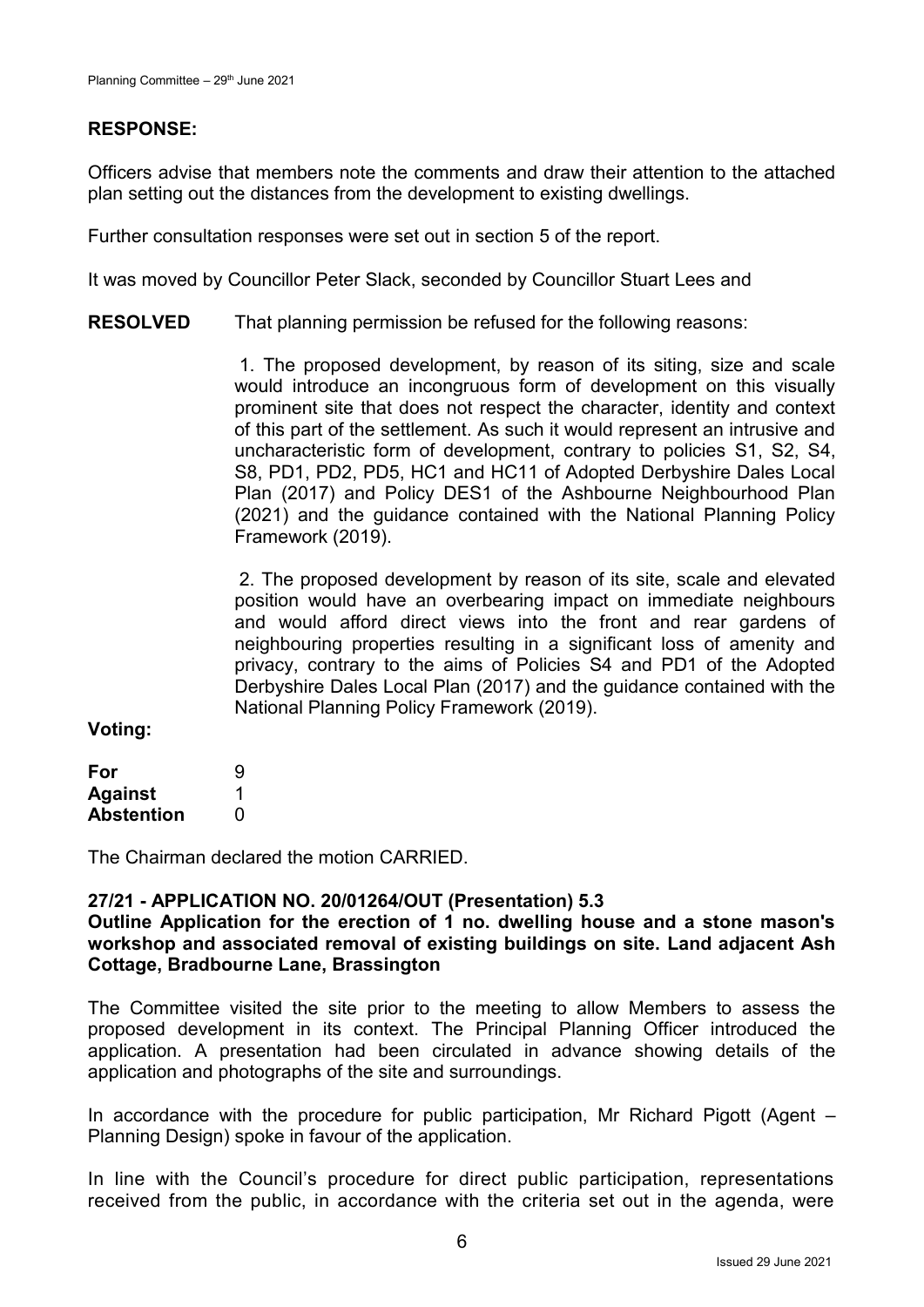published on the District Council website together with Officer responses and are set out below:

### The applicant sent the following letter to Councillors and it is repeated below:

My name is Daniel Smith and I have been a resident of Brassington village all my life and class myself as a local lad. I am looking to obtain planning permission to build a modest family home and small workshop to accommodate my family and stone masonry business. My planning application is scheduled to be seen at your next meeting on Tuesday  $29<sup>th</sup>$ June and I just wanted to explain a little bit about myself. The work I do mainly consists of all types of natural stone work and stone masonry which I have been doing for the last 18 years with the majority of my work being in the village of Brassington and local surrounding areas.

As you know property prices in the village are extremely high and can be unaffordable to many young people this is why I'm looking to build my own house and small workshop on my land, this will help me to carry on running my business from the village and also has the added benefit of being more environmentally economic. The work which I will be doing from the site will mainly consist of hand dressing of stone and sorting and storage of stone which is a continuation of what I have been doing there for the past few years.

Having my dwelling and workshop all on one site would help me in many ways and these include reducing my commute to zero, help me to develop my business in the village and surrounding local areas and would also help me to improve security. As you can see from the plans the site location is situated right on the edge of Brassington village and the footprint of the new proposed dwelling and workshop will be situated on the footprint of already existing buildings and hard standing so there will be very little change visually. I also think it's worth mentioning that the site has also been in the family for over 30 years. In summary I'm asking councillors if you would please grant me permission for my application which on balance I strongly believe fits in with the criteria of the Brassington community plan of building new affordable housing for local young people.

### The residents of Ash Cottage made the following comments.

1. Even though the plans have been revised we would still be overlooked as this property would stand much higher than ours. We have also had an independent surveyor and advised it could reduce our property in value.

2. We are also concerned about the construction of the Stone Masons Workshop (Industrial Unit) generating noise and dust from Stone Masons equipment/machinery such as petrol driven stone saws. The delivery of stone etc by HGV vehicles unloading and loading could also cause toxic fumes across our property. Also, there are plenty of Stone Masons outlets in the area i.e. Longcliffe.

3. The proposed property would also be outside the 30 mph speed limit on a very narrow lane.

## **Response:**

Officers note the other points raised which are addressed in the Officer's Report.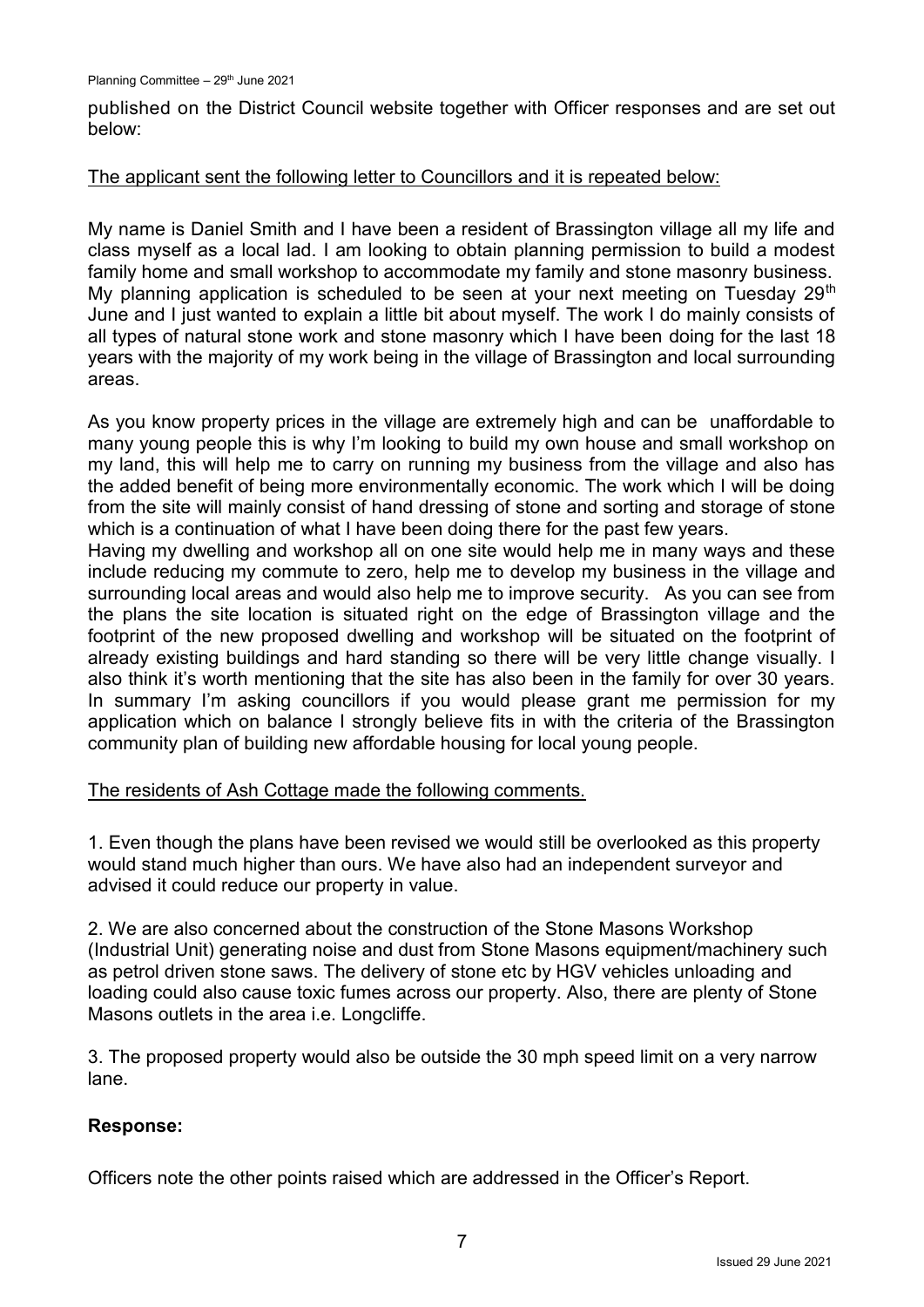Further consultation responses were set out in section 5 of the report.

It was moved by Councillor Garry Purdy, seconded by Councillor Neil Buttle and

**RESOLVED** That planning permission be refused for the following reason.

> The proposed dwelling by reason of its location outside the existing built framework of Brassington is considered to be in the open countryside. Without a use justification of housing to meet the essential requirements of agricultural, forestry and other rural based enterprise the proposal would constitute inappropriate development in the countryside which is harmful to its open character and appearance, contrary to Policies S4, PD1 and PD5 of the Adopted Derbyshire Dales Local Plan.

### **Voting:**

| For               | 5 |
|-------------------|---|
| <b>Against</b>    | 5 |
| <b>Abstention</b> | 0 |

As there were an equal number of votes for and against the motion the Chairman used his casting vote and declared the motion CARRIED.

### **There followed a short adjournment at 8.15pm, returning at 8:25pm.**

Committee returned to continue consideration of the outstanding items on the agenda.

## **28/21 - MOTION TO CONTINUE**

It was moved by Councillor Jason Atkin, seconded by Councillor Stuart Lees and

**RESOLVED** (Unanimously) That, in accordance with **Rule of Procedure 13**, the meeting continue beyond 2 hours 30 minutes to enable the business on the agenda to be concluded.

### **29/21 - APPLICATION NO. 20/01272/OUT (Presentation) 5.4**

## **Outline permission for the erection of 9 no. dwellinghouses with approval being sought for access only Land West of Marston Lane, Doveridge, DE6 5JS**

The Principal Planning Officer introduced the application. A presentation had been circulated in advance showing details of the application and photographs of the site and surroundings.

In accordance with the procedure for public participation, Councillor Jacquline Allison (Ward Councillor) spoke against the application. Mr Brian Edgerton (Agent) and Mr Robert Thompson (Applicant) spoke in favour of the application.

Consultation responses were set out in section 5 of the report.

It was moved by Councillor Neil Buttle seconded by Councillor Clare Gamble and

**RESOLVED** That outline planning permission be refused for the following reasons: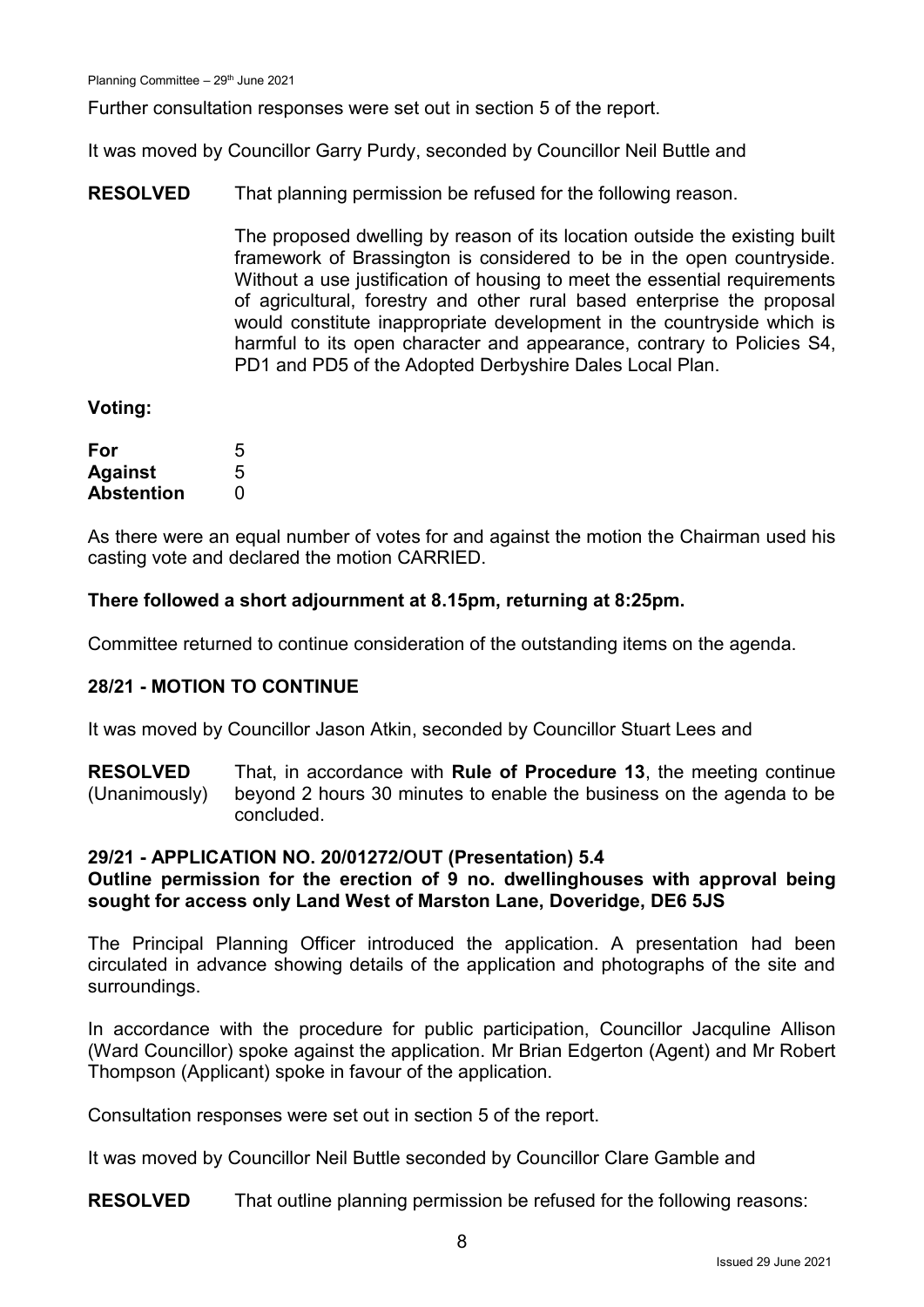### (Unanimously)

- 1. The application would constitute piecemeal development of the wider site allocation (HC2(p)) and does not make efficient use of land by optimising the use of site potential. As a consequence the requirements of Plan Policy relating to appropriate housing mix, affordable housing, local infrastructure provision and developer contributions are not adequately addressed, contrary to policies S1, S2, S4, S8, PD1, PD2, PD5, HC1 and HC11 of Adopted Derbyshire Dales Local Plan (2017), Policy H1 of the Adopted Doveridge Neighbourhood Development Plan (2018) and the guidance contained with the National Planning Policy Framework (2019).
- 2. The proposed development by reason of its siting, layout and density would introduce an contrived and cramped form of development on this visually prominent site that does not respect the character, identity and context of this fringe of settlement locality and would represent an intrusive and uncharacteristic form of residential development, contrary to Policies S1, S3, PD1 and PD5 of the Adopted Derbyshire Dales Local Plan (2017), Policies D1 and NE1 of the Adopted Doveridge Neighbourhood Development Plan (2018) and the guidance contained with the National Planning Policy Framework (2019).
- 3. In the absence of a wider assessment of the site allocation to satisfactorily address the potential adverse noise impacts on the future occupants of the dwellings it is considered that the use of gardens to dwellinghouses would expose residents to significant noise nuisance from the A50 to the detriment of their residential amenity, contrary to Policy PD1 of the Adopted Derbyshire Local Plan (2017).
- 4. The application fails to provide sufficient information to fully demonstrate that the proposed site is able to safely and sustainably drain contrary to Policy PD8 of the Adopted Derbyshire Dales Local Plan (2017).

The Chairman declared the motion CARRIED.

## **30/21 - APPLICATION NO. 20/01332/FUL (Presentation) 5.5**

**Erection of 2no. apartment blocks comprising of 18 no. apartments, change of use of former bank to 4no. apartments with associated extensions and related demolition of listed and non-listed ancillary buildings and extensions at 8-10 Snitterton Road, Matlock**

The Committee visited the site prior to the meeting to allow Members to assess the proposed development in its context. The Senior Planning Officer introduced the application. A presentation had been circulated in advance showing details of the application and photographs of the site and surroundings. It was reported that paragraph 7.29 of the report setting out representations from the Highway Authority had been amended to reflect the comments made under paragraph 5.3.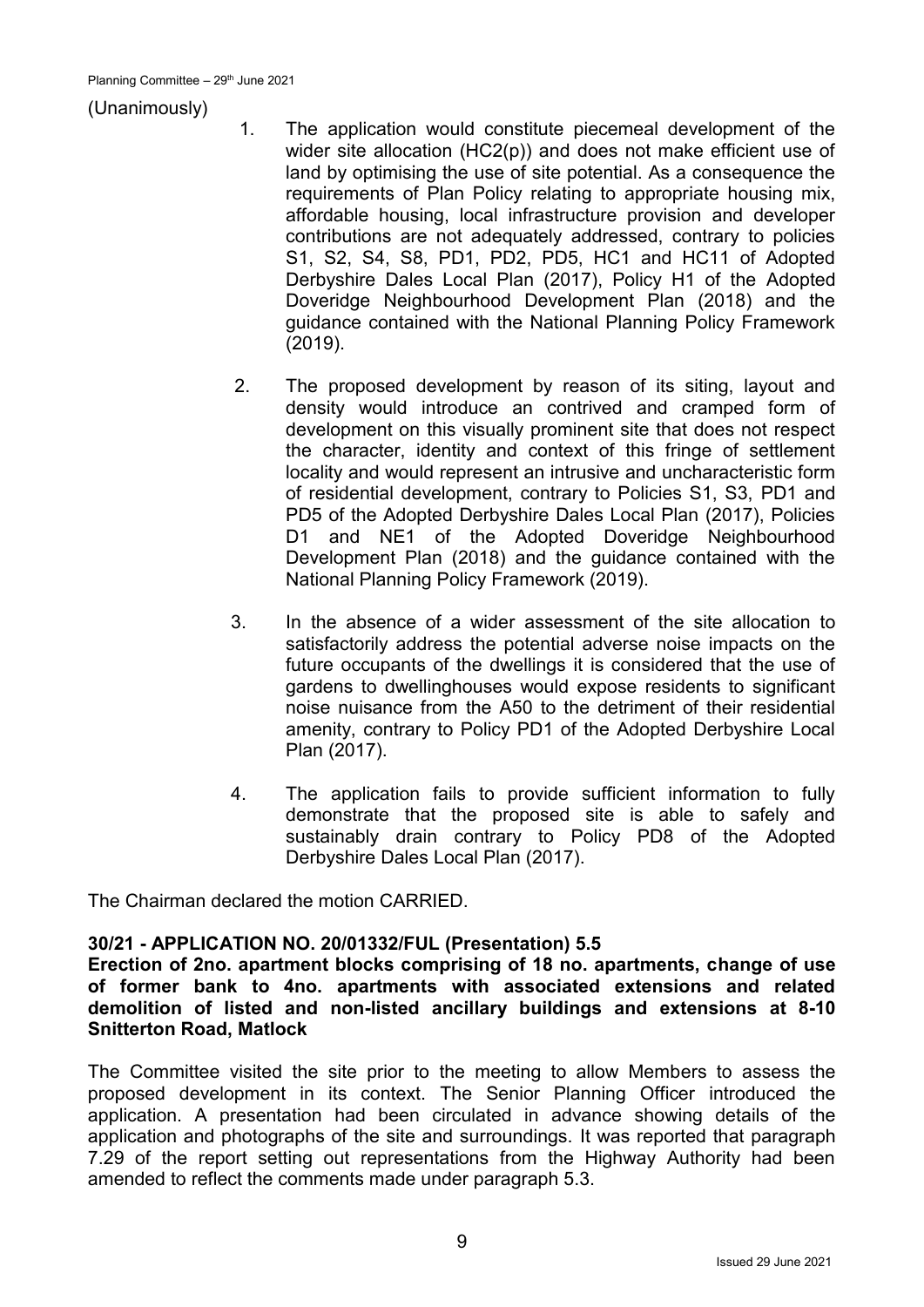In accordance with the procedure for public participation, Mr James Collins (Applicant) spoke in favour of the application.

In line with the Council's procedure for direct public participation, representations received from the public, in accordance with the criteria set out in the agenda, were published on the District Council website together with Officer responses and are set out below:

The owner of 12 Snitterton Road which is also on site made the following comments.

- I bought my house 15 years ago, with the intention of retiring in the beautiful historic town of Matlock, because of its peace and tranquillity and the beautiful stone buildings, but now it seems that all this is going to change and I will be in the middle of a metropolis, engulfed by 3 storey buildings all around me, with no further solitude or privacy. Not only that, but there will be noise, lots of people, children running around, dogs barking, traffic coming and going throughout the day and night and parking problems, because there will only be one parking space per apartment and most households have at least 2 cars.
- The entrance into the property is approximately 3.2m wide, which cannot be altered and during demolition and construction, there will be heavy trucks and machinery coming through between the buildings and I can foresee damage being done to my home.
- How is the dust, debris and noise going to be controlled during demolition and construction and what hours will they start and finish each day?
- I have a little holiday cottage on my property, which is fully booked for most of the year, but I will not be able to let it out for the entire construction until completion of the apartments, which I believe is about 18 months. Firstly, I will incur cancellation costs for people that have booked far in advance and secondly, I will lose out on my monthly income for this period. Will I get compensation for this? Another concern I have is that the holiday cottage is advertised as having its own privacy and seclusion, which is all going to change now and my bookings will probably decrease.
- After completion of the apartments, will there be management control of illegal parking, keeping the park area clean and maintained, putting out bins, keeping the parking area and yard clean. Where will maintenance and service vehicles park if they need to work on any of the apartments. Is there enough room for fire trucks or ambulances to get through the entrance in case of emergency? I don't think this has been taken into consideration.
- I had 3 parking spaces that I paid for right outside my house, but I am not sure about the future and if I will still have place to park or will the people from the apartments be entitled to park there, which will be directly looking through my windows ?

## The owner of 7 Snitterton Road made the following comments:-

I would like to firstly point out that both the architect and the developer have an excellent local and national reputation and therefore it would be better to deal so to speak with the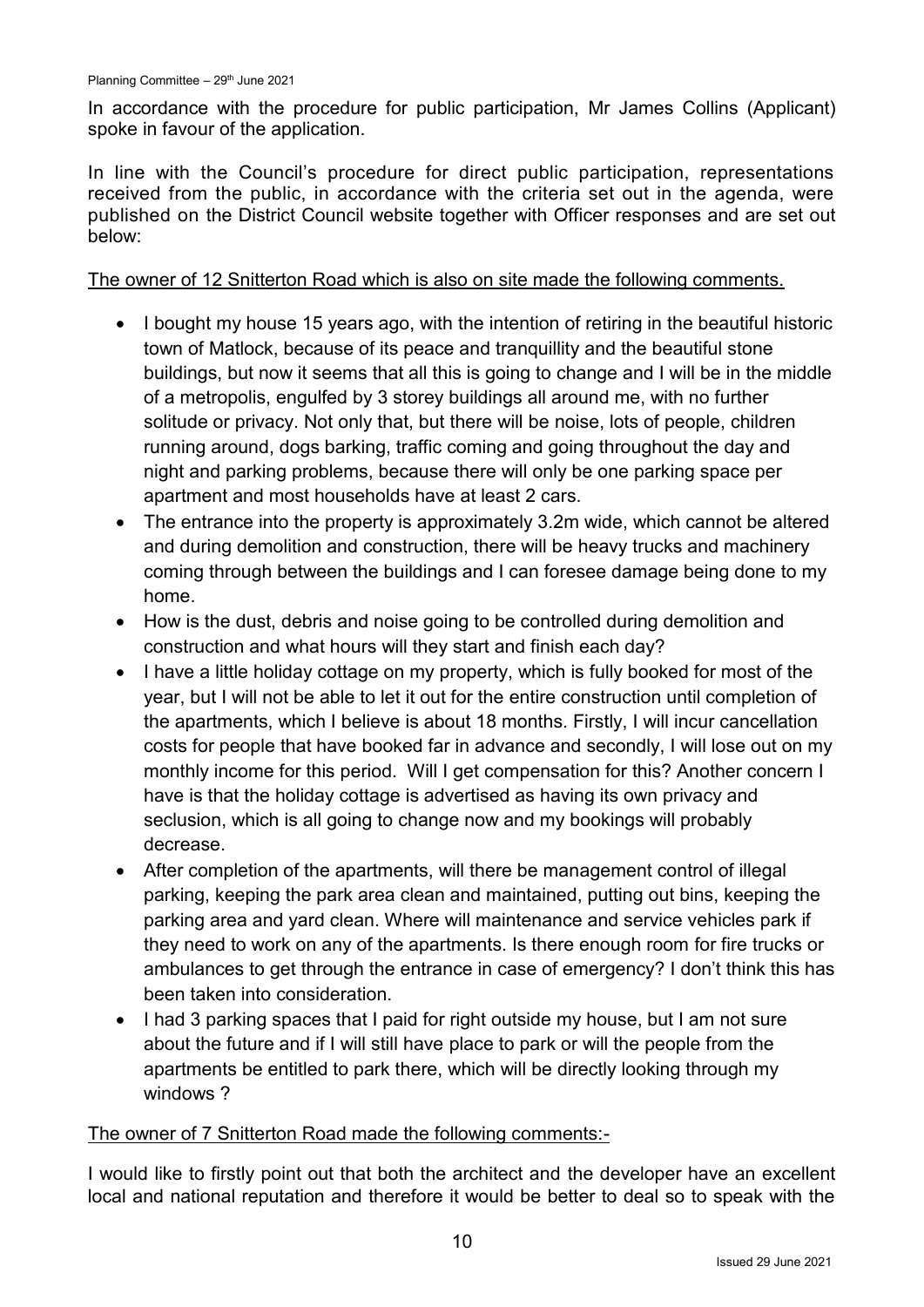devil you know rather the one you don't know… With some reservations I would therefore like to support the scheme and hope that the local authorities and the developer can come to a compromise to the benefit of the town. The site is currently in a poor state having been derelict for a few years and reverting to residential I feel would be to the benefit of all.

### **Response:**

Officers note the other points raised which are addressed in the Officer's Report.

Further consultation responses were set out in section 5 of the report.

It was moved by Councillor Garry Purdy, seconded by Councillor Peter Slack and

**RESOLVED** That planning permission be refused for the following reasons:

- (Unanimously)
- 1. The loss of the northern extension, which is finely detailed and contributes positively to its surroundings and the history of the site is unjustified in heritage terms. Moreover, the alignment, scale and mass, strong architectural treatment and relationship of the new buildings to Bank House would compete with and appear as incongruous, prominent and dominating new development within the grounds of this Grade II Listed Building resulting in harm to its setting and the character and appearance of this part of the Matlock Bridge Conservation Area. This identified harm would not be outweighed by the public benefits to be derived contrary to Policies PD1 and PD2 of the Adopted Derbyshire Dales Local Plan and guidance contained within the National Planning Policy Framework (2019).
- 2. The proposal fails to provide any provision for affordable housing. Furthermore, no mechanism or offer to deliver the required contributions towards education and public open space have been made. On this basis the proposal is contrary to Policies HC4 and S10 of the Derbyshire Dales Local Plan (2017).
- 3. The proposed development would result in unacceptable overbearing effects on the occupants of No.12 Snitterton Road by reason of the proximity, scale, height and mass of the new buildings on site, contrary to Policy PD1 of the Derbyshire Dales Local Plan (2017).

The Chairman declared the motion CARRIED.

### **31/21 - APPLICATION NO. 21/00345/FUL (Presentation) 5.7**

**Works to remodel garden including steps down from back door made from composite decking and adjacent raised decked area. 10 Ednaston Court, Ednaston, Derbyshire, DE6 2DL**

The Committee visited the site prior to the meeting to allow Members to assess the proposed development in its context. The Principal Planning Officer introduced the